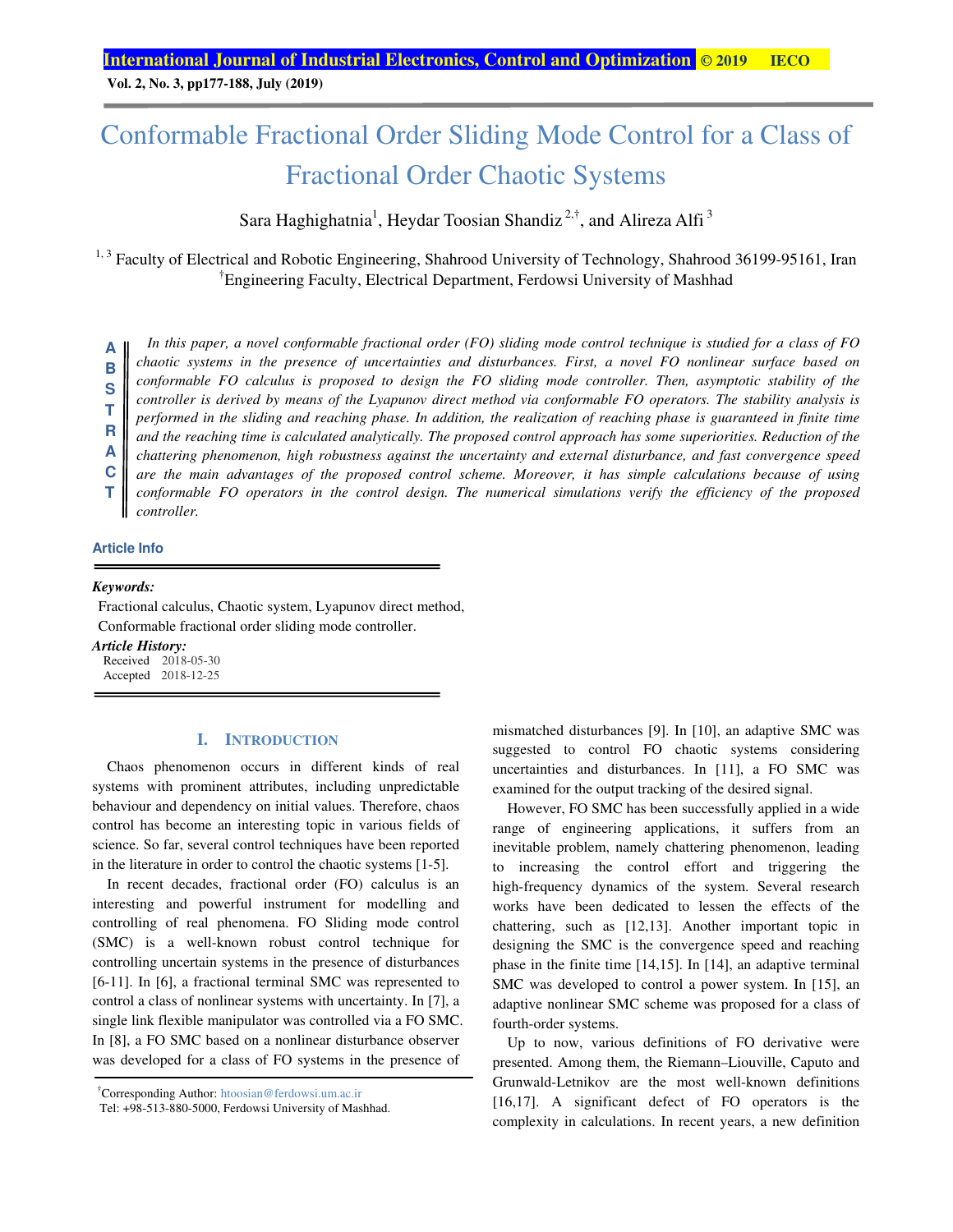for the FO derivative was introduced, namely conformable FO derivative. The main advantage of this FO definition is simplicity in calculations. In addition, it has some properties of classic operators which other fractional order derivatives do not satisfy them, such as chain rule, product, and quotient [18]. In [19], the superiority of conformable definition was shown via a comparison between the Grünwald-Letnikov and conformable derivatives. In [20-21], some properties based on conformable derivative were studied. In [22], the fractional Newtonian mechanics was addressed using the conformable fractional calculus. The conformable transform method and its applications for conformable fractional differential equations were presented in [23]. In [24], a conformable fractional differential equation was discussed having three-point initial and boundary conditions. In [25], the conformable FO equations were solved using numerical method. Furthermore, chaotic behavior of the conformable FO Lorenz system as an example was examined.

Stability analysis of nonlinear systems is necessary to design a controller. Several works have investigated stability analysis of nonlinear systems by means of fractional calculus [26-30]. In [26], fractional generalization of concept of stability was considered. In [27], a definition for Mittag-Leffler stability and fractional Lyapunov direct method were presented. In [28], stability analysis of FO nonlinear systems was derived using the Lyapunov direct method with Mittag-Leffler stability. In [29], stability of fractional differential systems based on the conformable fractional derivatives was studied. However, there are very few papers considering modelling of the nonlinear systems with conformal FO definition [29,30]. Therefore, application of the conformable FO operators in the design of FO controller is an open area. Accordingly, for the first time, in this paper, a FO sliding mode control is designed for a class of conformable fractional order chaotic system using the conformable fractional derivative and the superiority of the proposed controller is shown. Having these facts in mind, the main contributions of this paper in comparison with previous researches are as follows. A novel FO manifold using conformable FO operators is proposed to control chaotic systems in the presence of uncertainties and disturbances. The conformable FO operator as an interesting definition is applied in designing of the FO sliding mode controller. Based on conformable FO operators, the stability of the controller is derived using the Lyapunov direct method. The main advantage of the proposed control method is fast convergence speed with together less chattering and complexity in calculations.

The paper is structures as follows: Some mathematical preliminaries are presented in Section 2. System description and conformable FO sliding mode controller design methodology are presented in section 3. Section 4 shows the simulation results. Finally, conclusions are given in section 5.

## **II. MATHEMATICAL PRELIMINARIES**

In this section, some definitions and theorems adopted in this paper are given.

Definition 1 [16]. The β th-order fractional integration of function  $f(t)$  is given by

$$
D_t^{-\beta} f(t) = \frac{1}{\Gamma(\beta)} \int_0^t \frac{f(\tau)}{(t-\tau)^{1-\beta}} d\tau
$$
 (1)

where  $\Gamma$  (.) is the Gamma function.

Definition 2 [18]. Given a function f:  $[0, \infty) \rightarrow \mathbb{R}$ . Then, the "conformable derivative" of  $f(t)$  with order  $\beta$  is defined as

$$
T^{\beta}f(t) = \lim_{\lambda \to 0} \frac{f(t + \lambda t^{1-\beta}) - f(t)}{\lambda}
$$
 (2)

For all t>0,  $\beta \in (0, 1)$ . If f is differentiable, then

$$
T^{\beta}(f) = t^{1-\beta} \frac{df}{dt}(t)
$$

Definition 3 [18]. Conformable integral is as

$$
T_a^{-\beta} f(t) = I_1^a(t^{\beta-1} f) = \int_a^t \frac{f(x)}{x^{1-\beta}} dx
$$
  
where  $\beta \in (0,1)$ 

Lemma 1 [20]. Let  $g:(a,b)\to R$  be differentiable and  $\gamma \in (0,1]$ . Then for all  $t > a$ , we have

$$
I_{\gamma}^{a}T_{\gamma}^{a}(g)(t) = g(t) - g(0)
$$
\n(4)

Consider the conformable fractional dynamic system as

$$
t_0 T_t^{\alpha} x(t) = f(t, x(t))
$$
 (5)

where f(.) describes dynamics of system. The above system is conformable stable, if its equilibrium is stable.

Theorem 1 [18]. Consider  $f(t)$  be a continuous function such that  $I_0^{\alpha} f(t)$  exists. Then,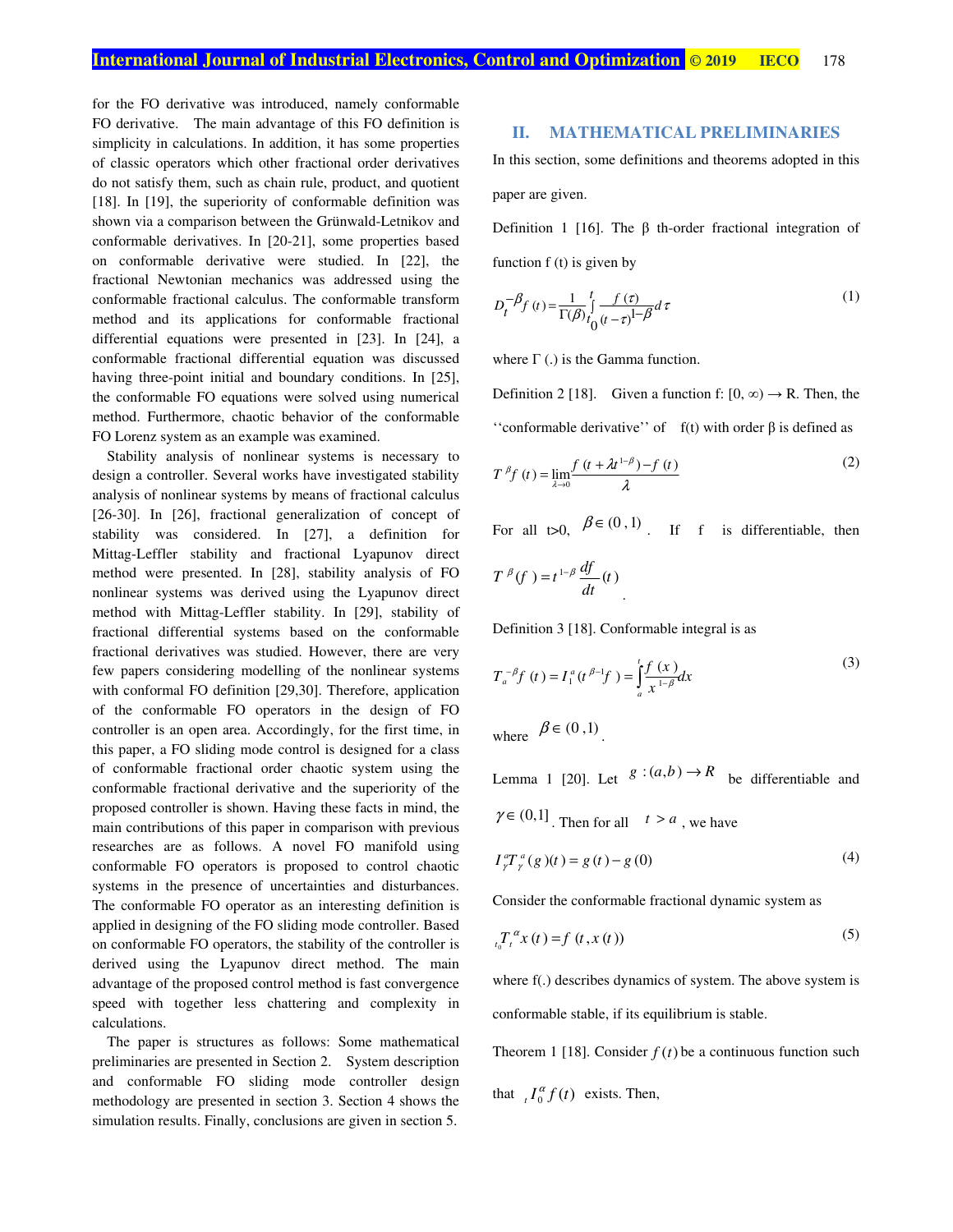|                                                                            | <b>International Journal of Industrial Electronics, Control and Optimization © 2019 EECO</b> | 179 |
|----------------------------------------------------------------------------|----------------------------------------------------------------------------------------------|-----|
|                                                                            |                                                                                              |     |
| $T/T^{\alpha}$ and $T \cap T$ and $T \cap T$ and $T \cap T$ and $T \cap T$ | equation is derived                                                                          |     |

$$
T_{\alpha}(I_0^{\alpha}f)(t) = f(t), \quad \text{for } t \ge 0
$$
\n<sup>(6)</sup>

where  $\alpha \in (0,1]$ .

Definition 4 [8]. The fractional Laplace transform of order  $\alpha$ from  $t_0$  of f (t) is defined as

$$
L_{\alpha}^{t_0} \{ f(t) \} (s) = \int_{t_0}^{\infty} e^{-s \frac{(t - t_0)^{\alpha}}{\alpha}} f(t) (t - t_0)^{\alpha - 1} dt
$$
 (7)

where  $\alpha \in (0,1]$  and  $f:[t_0,\infty) \rightarrow R$ .

Lemma 2 [20]. For  $f: R^+ \to R$ , we have

$$
L_{\alpha}^{t_0}\{f(t)\}(s) = L\{f(t_0 + (\alpha t)^{\frac{1}{\alpha}})\}(s)
$$
\n(8)

where  $L{g(t)}(s) = \int_0^\infty e^{-st} dt$  $\boldsymbol{0}$  $L{g(t)}(s) = \int e^{-st} g(t) dt$ .

Theorem 2 [20]. Consider  $a \in R$  and  $f(t)$  be differentiable real valued function. Then,

$$
L_{\alpha}^{a} \{T_{\alpha} f(t)\}(s) = sF_{\alpha}(s) - f(a)
$$
\n(9)

In this paper, the notations  $T^{\alpha}$  and  $T^{-\alpha}$  denote the conformable FO derivative and integral, respectively.

Theorem 3. Let  $V(t, x(t))$  be a Lyapunov function. If  $V(t, x(t))$  satisfies the next condition, the equilibrium point x=0 is fractional exponential stable stable.

$$
\mu_1 \|x\|^m \le V(t, x(t)) \le \mu_2 \|x\|^{mn}, \qquad (10)
$$

$$
T_t^{\alpha} V(t, x(t)) \le -\mu_3 \|x\|^{mn}, \qquad (11)
$$

where  $t \ge 0$ ,  $\alpha \in (0,1)$ ,  $\mu_1, \mu_2, \mu_3, m$  and n are the arbitrary positive constants.

Proof. According to [30], Eqs. (10) and (11) results

$$
T^{\alpha}V(t, x(t)) \le -\mu_3 \mu_2^{-1}V(t, x(t))
$$
\n(12)

Applying the fractional Laplace transform, the following

equation is derived.

$$
sV(s) - V(0) \le -\mu_3 \mu_2^{-1} V(s)
$$
\n(13)

So , we have

$$
V(s) \le \frac{V(0)}{s + \frac{\mu_3}{\mu_2}}
$$
 (14)

where  $V(0) = V(0, X(0)) \ge 0$ .

Applying inverse fractional Laplace transform to (14),

and according to (10) and (11), 
$$
||x|| \le \left[\frac{V(0)}{\mu_1}e^{-\frac{\mu_3}{\mu_2}(t-t_0)^{\alpha}}\right]^{\frac{1}{\alpha}}
$$
]

is achieved. If 
$$
k = \frac{V(0)}{\mu_1} \ge 0
$$
, then we have

 $\frac{\frac{\mu_3}{\mu_2}(t-t_0)^{\alpha}}{\alpha} \frac{1}{1\alpha}$  $(t)$ || $\leq$ [ke <sup>a</sup>]  $\frac{1}{2}$ <sup>( $l - l_0$ )</sup>  $\frac{3}{2}(t-t$  $x(t)$   $\leq$   $\lfloor ke$  $-\frac{\mu_3}{2}(t \leq [ke^{\sqrt{a}}]$   $\frac{a}{a}$ , which indicates that the system (5) is

fractional exponential stable. This complete the proof.

## **III. MAIN RESULTS**

In this paper, we consider a class of FO chaotic systems as

$$
T^{\alpha}x = f_1(t) + \Delta f(t) + d(t) + u(t)
$$
  
\n
$$
T^{\alpha}y = f_2(t)
$$
  
\n
$$
T^{\alpha}z = f_3(t)
$$
\n(15)

where  $f_1(.)$ ,  $f_2(.)$  and  $f_3(.)$  are the nonlinear functions which are show dynamics of system . Also,  $|\Delta f(t)| \leq \Delta$  and  $|d(t)| \le D$  denote the uncertainty and disturbances, and  $u(t)$  is the control signal.

In the following, a novel conformable FO sliding manifold is proposed as

$$
s = a_1 x + a_2 y + a_3 z + p_1 T^{-\alpha} y + T^{-\alpha} [b_1 \tanh(c_1 x) + b_2 \tanh(c_2 T^{\beta_1} T^{-\beta_2} (y)) + b_3 \tanh(c_3 z)]
$$
\n(16)

where  $\alpha, \beta_1, \beta_2, \gamma \in (0,1)$ .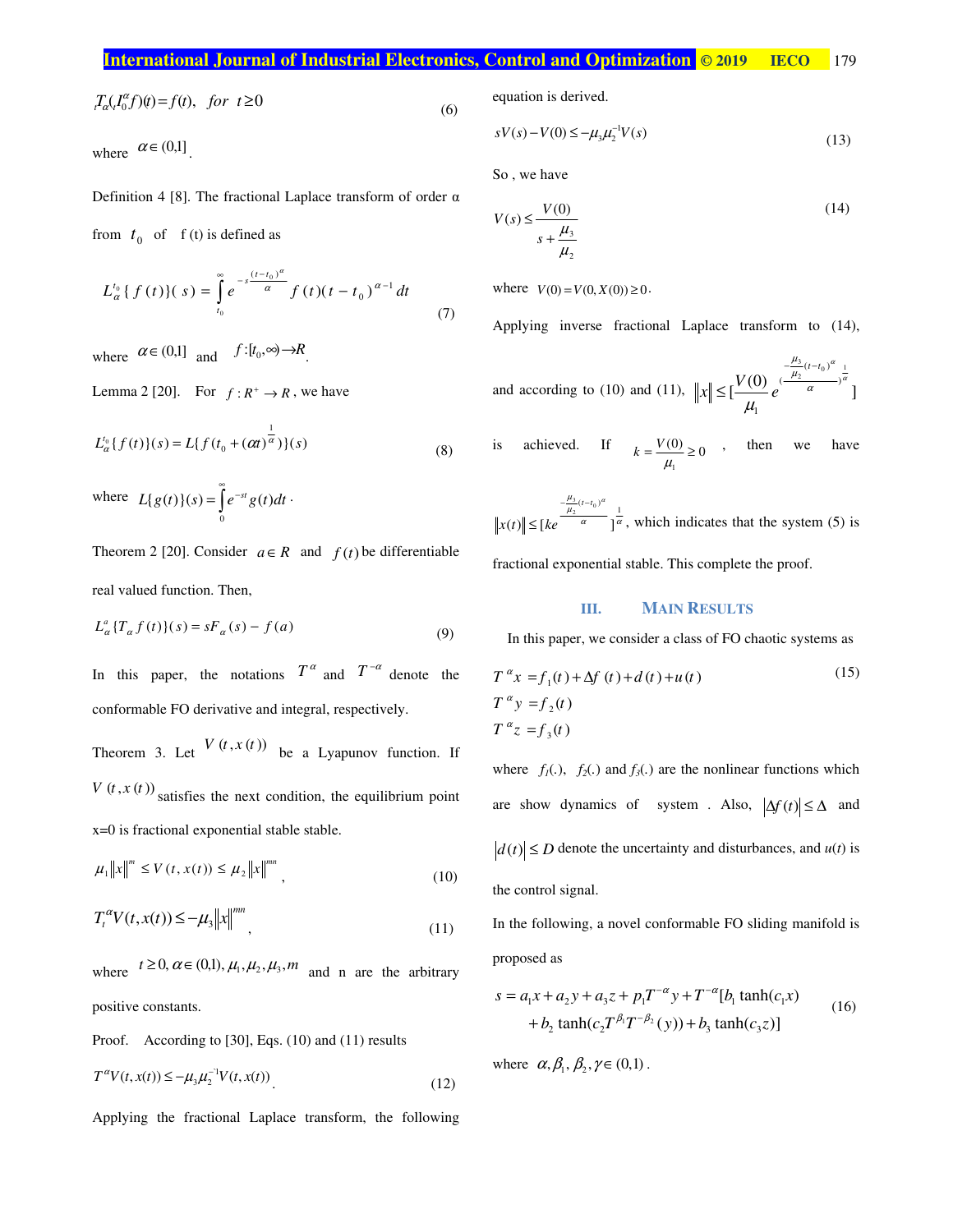## **International Journal of Industrial Electronics, Control and Optimization © 2019 IECO** 180

Applying conformable FO derivative in both sides of (16) helps to reach the equal control law in sliding mode strategy in the following form.

$$
T^{\alpha}s = a_1 f_1 + a_1 u + a_2 f_2 + a_3 f_3 + p_1 y + b_1 \tanh(c_1 x)
$$
  
+  $b_2 \tanh(c_2 T^{\beta_1} T^{-\beta_2}(y)) + b_3 \tanh(c_3 z) = 0$  (17)

The equal control law is expressed as

$$
u_{eq}(t) = -\frac{1}{a_1} [a_1 f_1 + a_2 f_2 + a_3 f_3 + p_1 y + b_1 \tanh(c_1 x) + b_2 \tanh(c_2 T^{\beta_1} T^{-\beta_2}(y)) + b_3 \tanh(c_3 z)]
$$
\n(18)

and the switching law is as

$$
u_{sw} = -k \tanh(n \, s) \tag{19}
$$

So, the proposed controller is obtained as

$$
u(t) = -\frac{1}{a_1} [a_1 f_1 + a_2 f_2 + a_3 f_3 + p_1 y + b_1 \tanh(c_1 x) + b_2 \tanh(c_2 T^{\beta_1} T^{-\beta_2}(y)) + b_3 \tanh(c_3 z)] - k \tanh(ns)
$$
 (20)

**Theorem 4.** The state trajectories of the controlled system using the proposed FO SMC converges to the sliding surface *s*=0 in the finite time.

**Proof:** Suppose the following Lyapunov candidate.

$$
V(x, y, z) = \frac{1}{2}s^2
$$
 (21)

Conformable derivative of the candidate function is as

$$
T^{\alpha}V(x, y, z) = T^{\alpha}(s).s = a_1 f_1 + a_1 \Delta f + a_1 d + a_1 u
$$
  
+ a\_2 f\_2 + a\_3 f\_3 + p\_1 y + b\_1 \tanh(c\_1 x)  
+ b\_2 \tanh(c\_2 T^{\beta\_1} T^{-\beta\_2}(y))  
+ b\_3 \tanh(c\_3 z)].s \le -\lambda |s|

Substituting the control signal into (22) leads to

$$
T^{a}V(x, y, z) = T^{a}(s).s = a_{1}f_{1} + a_{2}f_{2} + a_{3}f_{3} + a_{1}\Delta f + a_{1}d
$$
  
+  $p_{1}y - a_{1}\frac{1}{a_{1}}[a_{1}f_{1} + a_{2}f_{2} + a_{3}f_{3} + p_{1}y$   
+  $b_{1}$  tanh $(c_{1}x) + b_{2}$  tanh $(c_{2}T^{B_{1}}T^{-B_{2}}(y))$   
+  $b_{3}$  tanh $(c_{3}z)$ ] $- a_{1}k$  tanh $(ns)$ ] $+ b_{1}$  tanh $(c_{1}x)$   
+  $b_{2}$  tanh $(c_{2}T^{B_{1}}T^{-B_{2}}(y) + b_{3}$  tanh $(c_{3}z)$ ].s

Based on the upper bound of uncertainties and disturbances, we have

$$
T^{\alpha}V(x, y, z) \leq [a_1f_1 + a_1\Delta + a_1D + a_2f_2 + a_3f_3 + p_1y - [a_1f_1 + a_2f_2 + a_3f_3 + p_1y + b_1\tanh(c_1x) + b_2\tanh(c_2T^{\beta_1}T^{-\beta_2}(y)) + b_3\tanh(c_3z)] \tag{24}
$$
  
\n
$$
-k\tanh(ns)] + b_1\tanh(c_1x) + b_2\tanh(c_2T^{\beta_1}T^{-\beta_2}(y)) + b_3\tanh(c_3z)]\Big|s| \leq -\lambda|s|
$$

Then, we conclude

$$
T^{\alpha}(x, y, z) = (T^{\alpha}s).s = (a_1D + a_1\Delta - |k.a_1.\tanh(s)|) |s|
$$
  
 
$$
\leq -\lambda |s|
$$
 (25)

Simplifying the above equation results in

$$
T^{a}V(x, y, z) = (D + \Delta - |k \tanh(s)|) \le -\frac{\lambda}{a_1}
$$
 (26)

From there, we have

$$
D + \Delta + \frac{\lambda}{a_1} \le |k \tanh(s)| \le k \tag{27}
$$

Therefore, based on Theorem 3, if 1  $D + \Delta + \frac{n}{a_1} \leq k$  $+\Delta + \frac{\lambda}{\lambda} \leq k$ , then the

sliding mode surface  $s = 0$  will be reached in the finite time. To calculate the time, according to reaching condition, we have  $T^{\alpha}V = sT^{\alpha}s < -\eta | s |$ . Therefore,

$$
\frac{s}{|s|}T^{\alpha}s < -\eta
$$
 (28)

Hence, we get

$$
sgn(s).T^{\alpha}s < -\eta \tag{29}
$$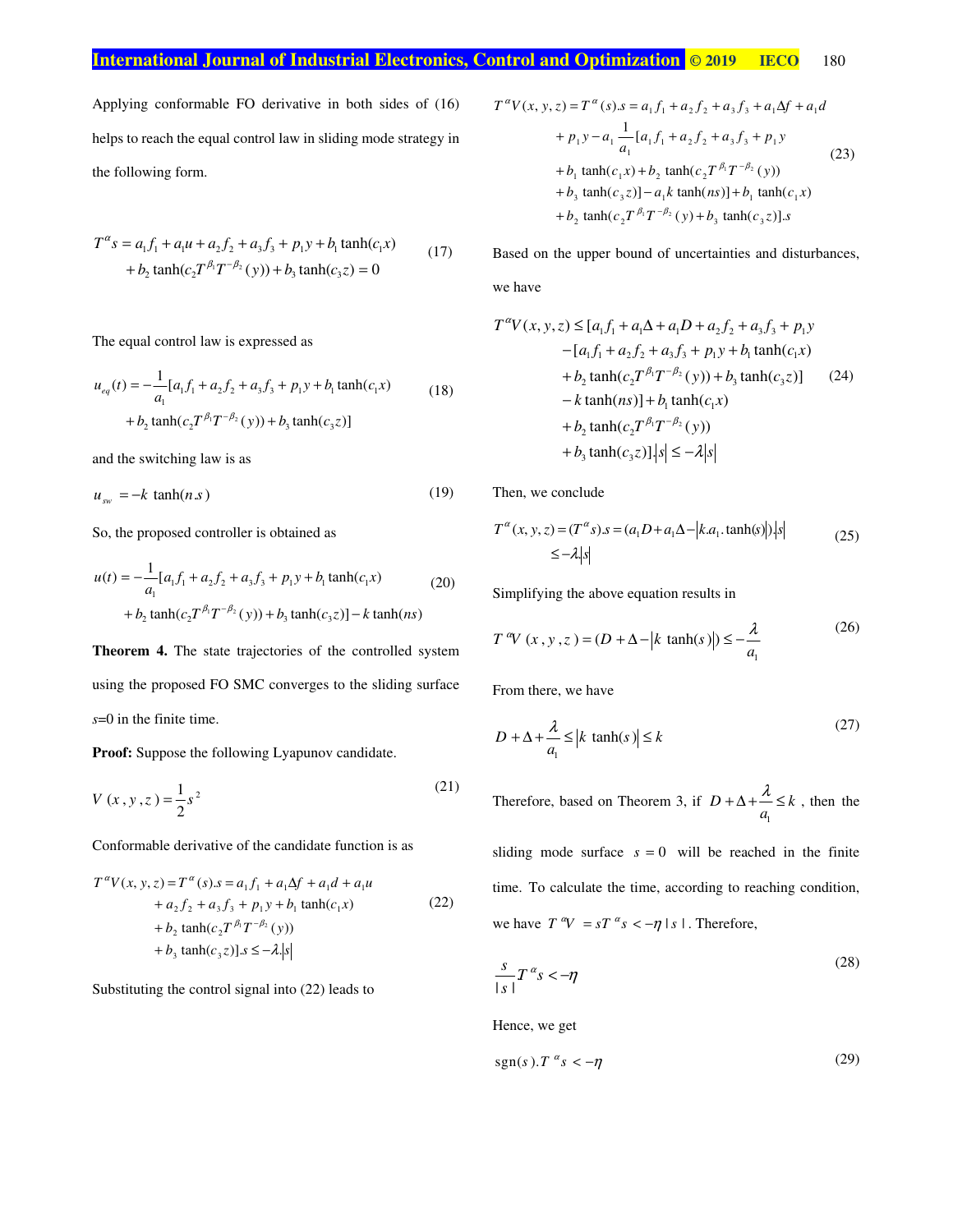## **International Journal of Industrial Electronics, Control and Optimization © 2019 IECO** 181

$$
\operatorname{sgn}(s) \cdot T^{\alpha} s = \begin{cases} T^{\alpha} s < -\eta, & s > 0 \\ -T^{\alpha} s < -\eta, & s < 0 \end{cases} \tag{30}
$$

Taking conformable fractional order integrator of both sides of the above inequality leads to the below inequality:

(31)  

$$
\int_{0}^{t} \int_{0}^{\pi} T^{-\alpha} T^{\alpha} s < -T^{-\alpha} \eta = \int_{0}^{t} -\frac{\eta}{\tau^{1-\alpha}} d\tau, \quad s > 0
$$

$$
-t \int_{0}^{-t} \int_{0}^{\pi} T^{\alpha} s < -T^{-\alpha} \eta = \int_{0}^{t} -\frac{\eta}{\tau^{1-\alpha}} d\tau, \quad s < 0
$$

Based on definition 3 and Lemma 1, we obtain

$$
\begin{cases}\n[s(t) - s(0)]_0^{t_r} = 0 - 2s(0) < \int_0^{t_r} \frac{\eta}{\tau^{1-\alpha}} \, d\tau = \frac{\eta}{\alpha} (t_r)^{\alpha}, \, s > 0 \\
-[s(t) - s(0)]_0^{t_r} = 2s(0) - 0 < \int_0^{t_r} \frac{\eta}{\tau^{1-\alpha}} \, d\tau = \frac{\eta}{\alpha} (t_r)^{\alpha}, \, s < 0\n\end{cases} \tag{32}
$$

Therefore, the reaching time  $t<sub>r</sub>$  is calculated as

$$
\begin{cases} 0 - 2s(0) \le -\frac{\eta}{\alpha} t_r^{\alpha}, \quad t_r \le \left(\frac{2\alpha s(0)}{\eta}\right)^{\frac{1}{\alpha}} & s > 0\\ 2s(0) - 0 < \frac{\eta}{\alpha} t_r^{\alpha}, \quad t_r < \left(-\frac{2\alpha s(0)}{\eta}\right)^{\frac{1}{\alpha}} & s < 0 \end{cases} \tag{33}
$$

Finally,  $t_r$  is 1  $|2 \alpha s(0)|$ *r*  $t_r \leq \frac{|2\alpha s(0)|^{\alpha}}{2\alpha}$  $\leq \frac{2\alpha s(0)}{\eta}$ .

**Theorem 5.** The system (15) under the proposed controller

(20) is asymptotically stable.

**Proof.** Consider the candidate Lyapunov function as

$$
v(x, y, z) = \frac{1}{2} (a_1 x^2 + \frac{a_2}{Y} X y^2 + \frac{a_3}{Z} X z^2)
$$
 (34)

The time derivative of the Lyapunov function considering (15) yields

$$
\dot{V}(x, y, z) = a_1 x f_1 + \frac{a_2}{Y} (X y f_2) + \frac{a_3}{Z} (X z f_3)
$$
\n
$$
\le a_1 (X f_1 + X df + Xu) + \frac{a_2}{Y} (X Y f_2)
$$
\n
$$
+ \frac{a_3}{Z} (X Z f_3) = a_1 [X f_1 + X df
$$
\n
$$
- \frac{1}{a_1} [a_1 X f_1 + a_2 X f_2 + a_3 X f_3 + p_1 X y
$$
\n
$$
+ X b_1 \tanh(c_1 x) + X b_2 \tanh(c_2 T^{\beta_1} T^{-\beta_2} (y))]]
$$
\n
$$
+ X b_3 \tanh(c_3 z)] - X k \tanh(n s) + a_2 X f_2 + a_3 X f_3
$$
\n(35)

So, we have:

.

$$
\dot{v}(x, y, z) = [(a_1 X df - p_1 X y - X b_1 \tanh(c_1.x) - X b_2 \tanh(c_2 T^{\beta_1} T^{-\beta_2}(y)))] - X b_3 \tanh(c_3 z)] \tag{36}
$$
  
+  $Xk \tanh(n.s)$ 

From [31], since the chaotic systems are dissipative, so all the states have limited values, that is:

$$
|x| \le X
$$
,  $|y| \le Y$ ,  $|z| \le Z$ , where X, Y, Z are the

positive constants. Thus, we have

$$
V(x, y, z) \le X \left[ (a_1 \Delta - [p_1 Y + b_1 + b_2 + b_3] + a_1 k \right] \tag{37}
$$

Finally, for 
$$
\frac{1}{a_1} [(a_1 \Delta - [p_1 Y + b_1 + b_2 + b_3] \le k]
$$
,

the controlled system (15) is asymptotically stable.

**Remark 1.** The main results can be adopted for the integer case. Indeed, the proofs of Theorems 3-5 can be derived again for the integer case considering  $\alpha = 1$ .

### **IV. SIMULATION RESULTES**

Here, three numerical simulations are illustrated to show the effectiveness of the proposed control scheme, including the fractional and integer order systems adopted from the literature.

**Example 1.** Consider the conformable FO Lorenz chaotic system as follows [25]:

$$
T^{\alpha}x = -a(x - y) + \Delta f + d + u
$$
  
\n
$$
T^{\alpha}y = rx - y - xz
$$
  
\n
$$
T^{\alpha}z = -bz + xy
$$
\n(38)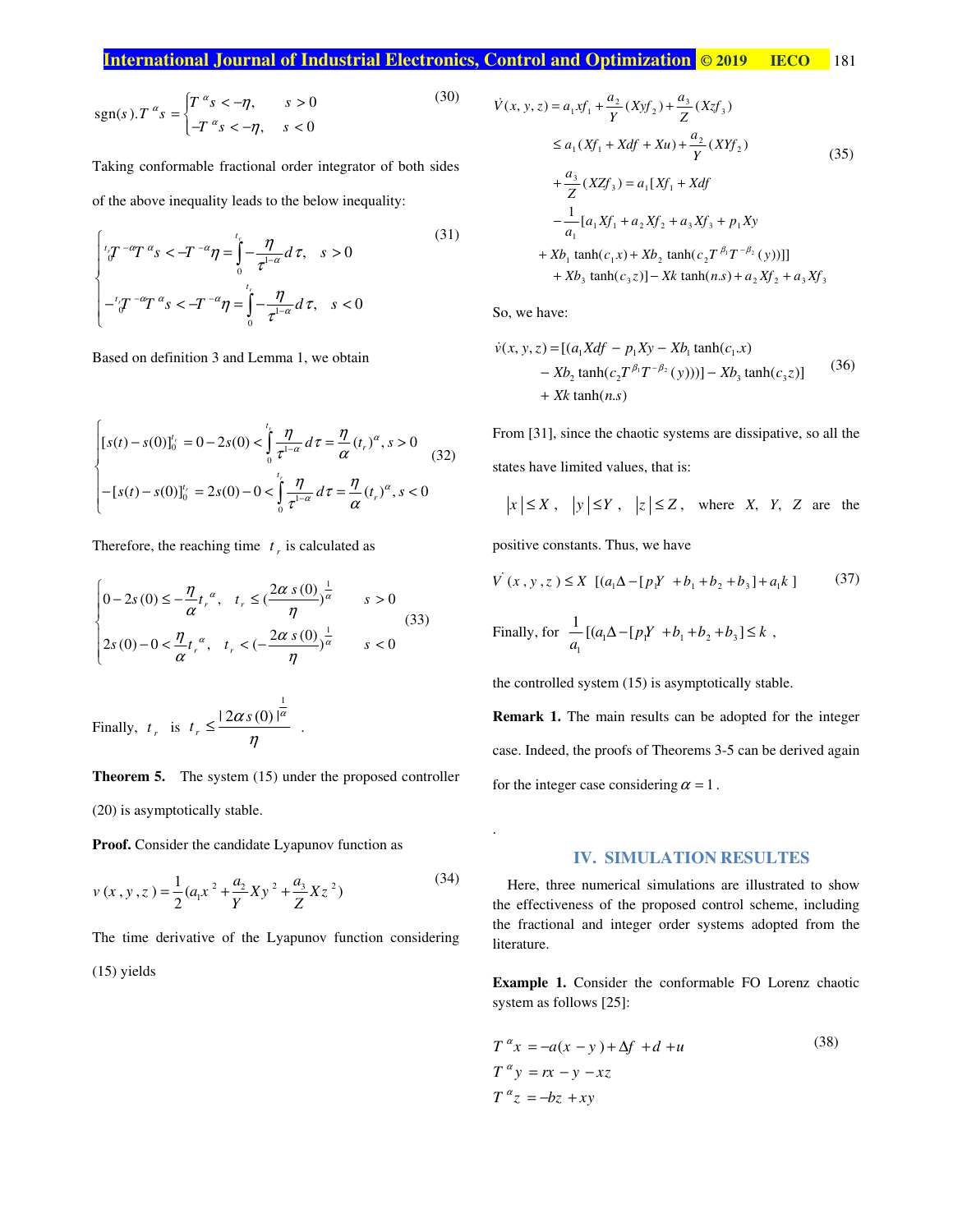where 
$$
a=10
$$
,  $r =28$ ,  $b = \frac{8}{3}$  with  $\alpha = 0.98$ , and

$$
|\Delta f| = |0.1 - 0.1 \sin(\pi x)| \le 0.2
$$
,  $|d| = |0.1 \cos(t)| \le 0.1$ . The

initial values are  $x(0) = 1$ ,  $y(0) = 1$ ,  $z(0) = 1$ . The control parameters are designed as follows:

$$
a_1 = 1.5
$$
,  $a_2 = 1.2$ ,  $a_3 = 0.5$ ,  $p_1 = 1.5$ ,  $p_2 = 0.7$ ,  
\n $b_1 = 4$   $b_2 = 8$ ,  $b_3 = 0.7$   $c_1 = 30$ ,  $c_2 = 50$ ,  $c_3 = 50$ ,  
\n $k = 1.2$ ,  $\beta_1 = 0.97$ ,  $\beta_2 = 0.8$ 

Figs. 1 and 2 illustrate the results of applying the proposed controller in comparison with the designed controller adopted from [10]. Fig. 1 shows the state trajectories of the controlled system and the ability of the proposed controller in improving the convergence rate in comparing with [10]. Fig. 2 demonstrates the control inputs for both controllers. From Fig. 2, we can conclude that the proposed controller can reduce chattering phenomenon and control effort.







For comparison, the designed controller with the following sliding surface is adopted from [11].

$$
s(t) = 1.5x(t) + 1.2y(t) + 0.5z(t)
$$
\n(39)

The state trajectories of controlled system with both controllers are illustrated in Fig. 3. The control input is illustrated in Fig. 4. From the results, chattering suppression and fast convergence rate are the superiorities of the proposed controller.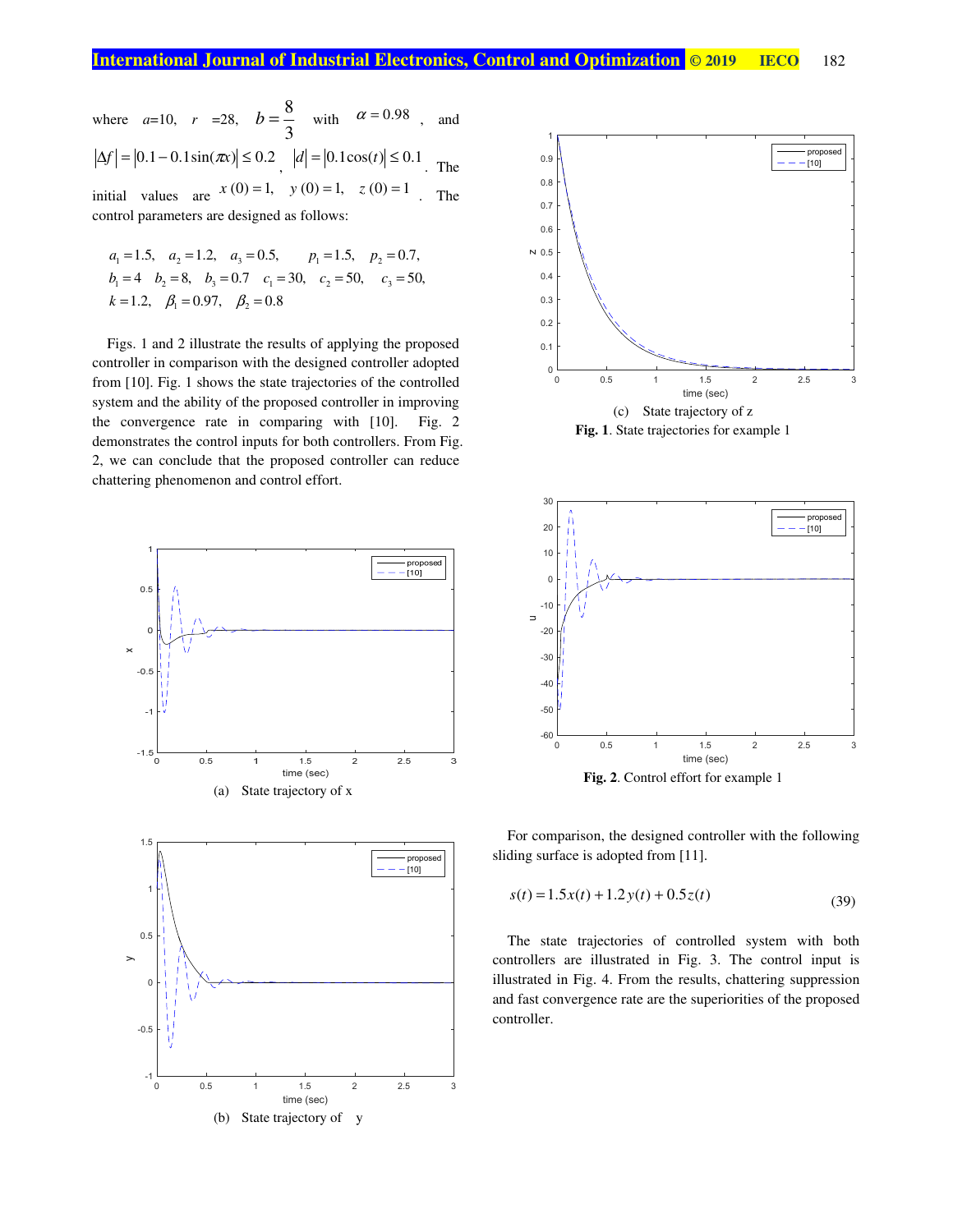





**Fig. 3**. State trajectories for example 1



**Example 2.** Consider the following modified conformable FO Lotka-Volterra systems [29]:

$$
T^{a_1} x(t) = x(t)(r - ax(t) - by(t))
$$
  
\n
$$
T^{a_1} y(t) = y(t)(-d + cx(t))
$$
\n(40)

where  $\alpha_1, \alpha_2 \in (0,1)$ .

According to [25], for the below parameters, the system is unstable.

 $r = 1$ ,  $a = 0$ ,  $b = 1$ ,  $c = 4$ ,  $d = 2$ where  $|\Delta f| = |0.1 - 0.1 \sin(\pi x)| \le 0.2$ 

 $|d| = |0.1 \cos(t)| \le 0.1$  Considering initial conditions  $x(0) = 0.2$ ,  $y(0) = 0.8$ , numerical simulations reveal that

the proposed controller with the following control parameters can stabilize the system as shown in Figs. 5 and 6.

$$
a_1 = 7
$$
,  $a_2 = 1.2$ ,  $p_1 = 1$ ,  $b_1 = 0.8075$ ,  $b_2 = 0.935$ ,  $c_1 = 40$ ,  
\n $c_2 = 100$ ,  $k = 1.2$ ,  $\beta_1 = .97$ ,  $\beta_2 = 0.8$ 

Figs. 5 and 6 represent the results applying the proposed controller in comparison with the designed controller adopted from [11] with the sliding surface as

$$
s(t) = 7x(t) + 2.2y(t) + 3.5y(t)
$$
\n(41)

Fig. 5 shows the state trajectories of the both controllers and their control inputs are provided in Fig. 6. From the results, it can be deduced that the proposed controller has outstanding performance in terms of convergence speed.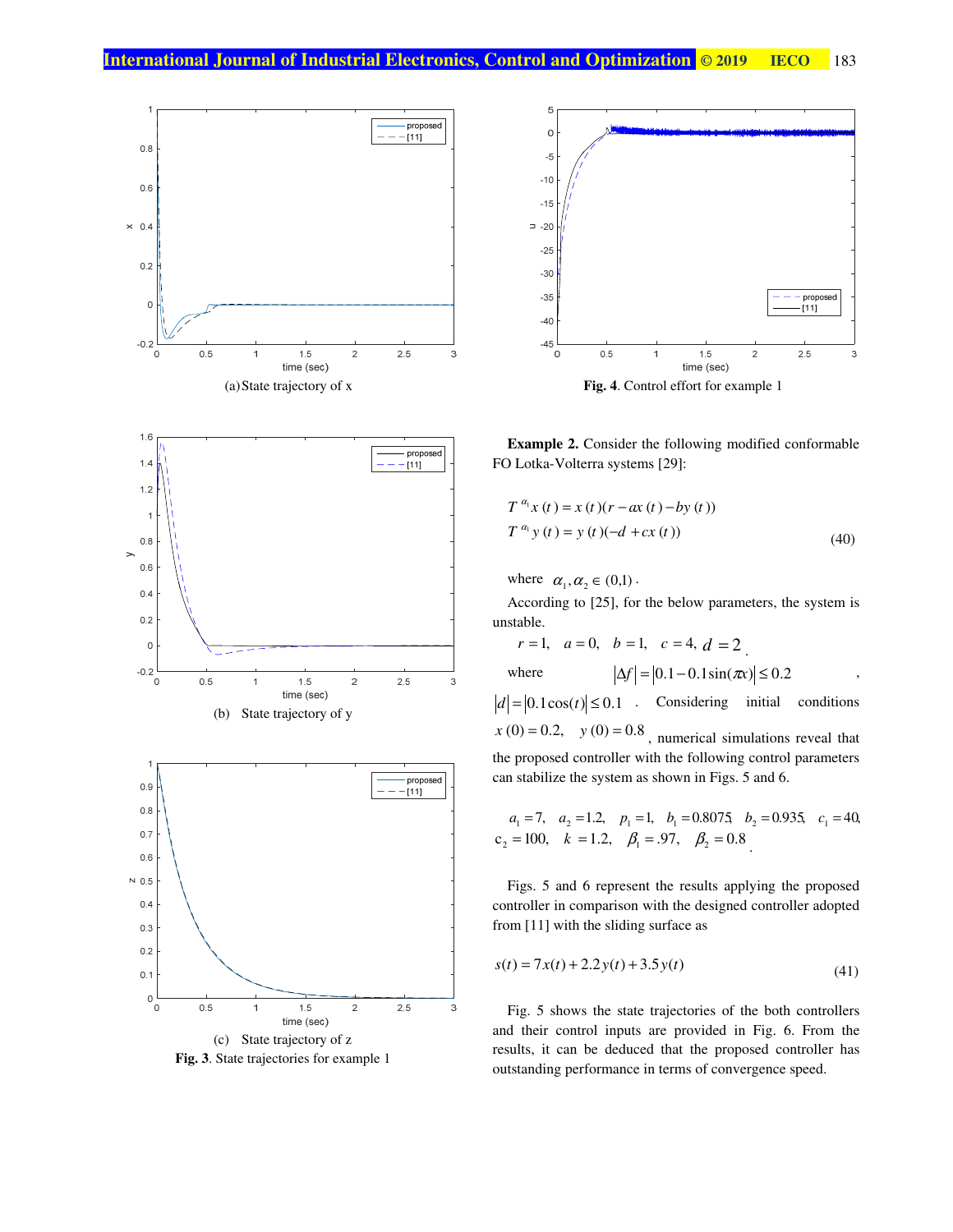



**Fig. 5**. State trajectories for example 2



**Fig. 6**. Control effort for example 2

In the follow up, to show the feasibility of the proposed control strategy shown in Remark 1, the following exampled is considered.

**Example 3.** Let us consider the following controlled Duffing forced-oscillation system [2].

$$
\dot{x}(t) = y(t)
$$
  
\n
$$
\dot{y}(t) = -0.3y(t) - x^{3}(t) + \Delta f(X) + d(t) + u(t)
$$
\n(42)

where  $|\Delta f| = |0.4 \sin(0.1t)| \le 0.04$ , and the external disturbance is assumed as  $|d(t)| = |0.07 + 0.05 \sin(t)| \le 0.12$ . Parameters of the controller are as follows:

$$
m = 0.01
$$
,  $a_1 = 5.5$ ,  $a_2 = 1.2$ ,  $p_1 = 5.5$ ,  $b_1 = 1.32$ ,  $b_2 = 0.75$   
 $c_1 = 40$ ,  $c_2 = 50$ ,  $\alpha = 0.97$ ,  $q = 0.75$ 

Fig. 7 shows the state trajectories of the system. Also, the time response of the controller is demonstrated in Fig. 8. High convergence speed and elimination of chattering are the main advantages of the proposed controller. Simulation results demonstrate a remarkable increasing convergence speed and the chattering reduction in comparison with the presented controller with the following traditional sliding surface [4].

$$
s(t) = 4x_1(t) + 2.2x_2(t)
$$
\n(43)

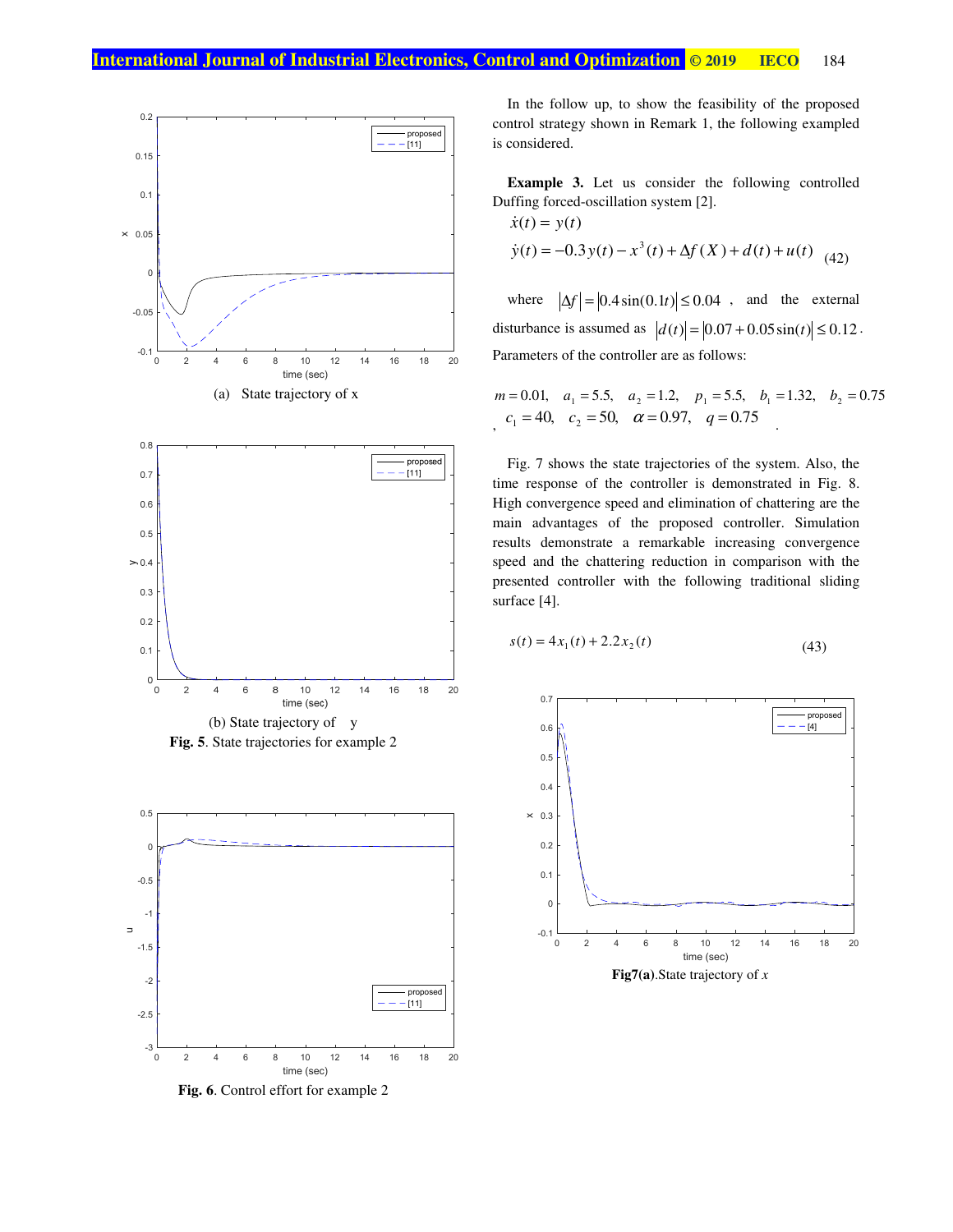

**Fig. 7**. State trajectories (*x*,*y*) for example 3



**Fig. 8**. Control effort for example 3

**Example 4.** Let us consider the following Gero system [11,32].

$$
\dot{x}_1(t) = x_2(t)
$$
\n
$$
\dot{x}_2(t) = -100 \frac{(1 - \cos(x_1))^2}{\sin^3(x_1)} - 0.5x_2
$$
\n
$$
- 0.05x_2^3 + \sin(x_1) + 35.5\sin(25t)\sin(x_1)
$$
\n
$$
+ \Delta f(x,t) + d(x,t) + u(t)
$$
\n(44)

where  $\Delta f(X,t) + d(t) = 0.25 \cos(2\pi x) x_2 + 0.1 \sin(2t)$  and k=0.4 The initial condition of Gyro system is  $(x_1(0), x_2(0)) = (1, -1)$ .

 $m = 0.01$ ,  $a_1 = 0.7$ ,  $a_2 = 0.2$ ,  $p_1 = 35.9$ ,  $b_1 = 55.38$ ,  $b_2 = 0.55$  $c_1 = 11, \quad c_2 = 5, \quad \alpha = 0.97, \quad q = 0.75$ .

Fig. 9 shows the state trajectories of the system. Also, the time response of the controller is demonstrated in Fig. 10.





**Fig. 10**. Control effort for example 4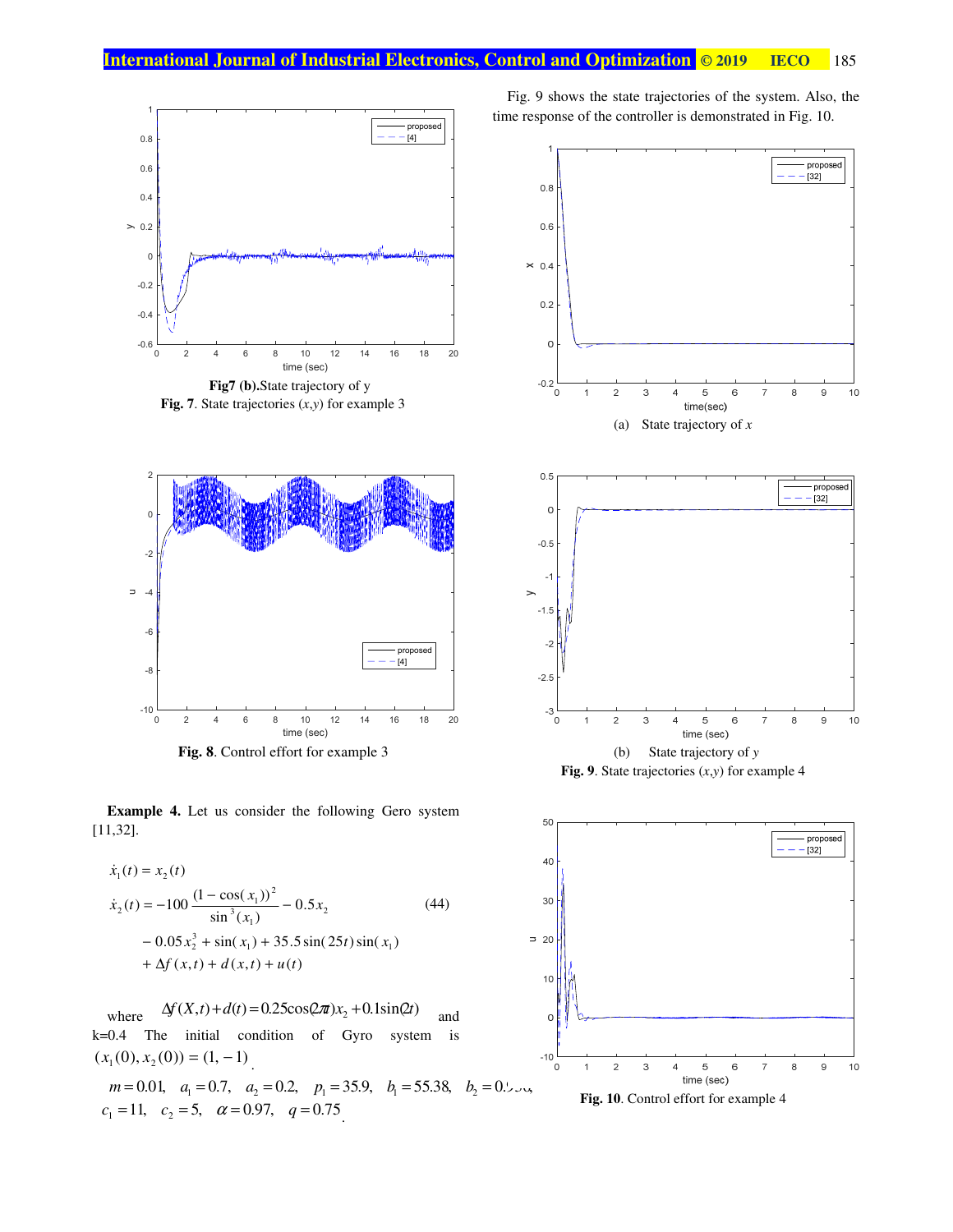Simulation results show a remarkable increasing convergence speed in comparison with [32]. Also, the suggested controller can reduce chattering phenomena.

The performance criteria are employed to evaluate the performance of controllers as follows

(a) Integral of the absolute value of the error (IAE)

$$
IAE = \int_{0}^{t} |e(t)| dt
$$

(b) Integral of the square value (ISV) of the control input

$$
ISV = \int_{0}^{t} u^{2}(t)dt
$$

The results are shown in table 1.

| Systems                               | Control<br>methods     | $IAE_{x}$   | $IAE_v$    | IAE,       | <b>ISV</b> |
|---------------------------------------|------------------------|-------------|------------|------------|------------|
| <b>CFO</b> Lorenz System              | The proposed<br>method | 0.0639<br>5 | 0.165<br>5 | 0.3495     | 68.55      |
| <b>CFO</b> Lorenz System              | $[10]$                 | 0.1669      | 0.193<br>6 | 0.3734     | 181.4      |
| <b>CFO</b> Lorenz System              | $[11]$                 | 0.0682<br>6 | 0.354<br>5 | 0.370<br>7 | 77.29      |
| CFO Lotka-Volterra<br>System          | The proposed<br>method | 0.1246      | 0.38       | ---        | 0.144<br>4 |
| CFO Lotka-Volterra<br>System          | [11]                   | 0.4808      | 0.381<br>6 |            | 0.270<br>6 |
| Duffing-forced-Oscill<br>ation system | The proposed<br>method | 0.718       | 0.697<br>3 |            | 0.270<br>6 |
| Duffing-forced-Oscill<br>ation system | [4]                    | 0.7704      | 0.838<br>6 |            | 9.306      |
| Gero-system                           | The proposed<br>method | 0.2809      | 1.01       | ---        | 140.8      |
| Gero-system                           | [33]                   | 0.2813      | 1.08       | $- - -$    | 152.8      |

TABLE I .PERFORMANCE CRITERIA

By evaluating the performance criteria, the proposed control is superior to the other methods.

## **V. CONCLUSIONS**

In this paper, a novel conformable FO nonlinear sliding surface was proposed for a class of FO chaotic systems. The proposed control approach has some superiorities, including low chattering and fast convergence speed. Moreover, it has simple calculations because of using conformable FO operators in the control design. Stability of conformable FO controlled system was guaranteed using the Lyapunov direct method based on conformable FO operators. Simulation results verified the feasibility of the proposed control method.

### **REFERENCES**

[1] C. J. Zuñiga-Aguilar, J. F. Gómez-Aguilar, R. F. Escobar-Jiménez, H. M. Romero-Ugalde, " Robust control for fractional variable-order chaotic systems with non-singular kernel", *The European Physical Journal Plus*, Vol. 133, pp. 13– 26, 2018.

[2] Y. Guo and B. Ma, "Stabilization of a Class of Uncertain Nonlinear System via Fractional Sliding Mode Controller", *Proceedings of 2016 Chinese Intelligent Systems Conference*, pp. 345-355, 2016.

[3] Y. Sun, J. Cao, "Adaptive lag synchronization of unknown chaotic delayed neural networks with noise perturbation", *Phys Lett A*, Vol. 364, pp. 277–285, 2007.

[4] A. H. Abolmasoumi, S. Khosravinejad, "Chaos Control in Memristor-based Oscillators Using Intelligent Sliding Mode Control", *Journal of Engineering Science and Technology Review Special Issue on Synchronization and Control of Chaos: Theory, Methods and Applications*, Vol. 8 , No.2, pp. 192 – 197, 2015.

 [5] H. T. Yau , J. J.Yan, "Design of sliding mode controller for Lorenz chaotic system with nonlinear input", *Chaos, Solitons and Fractals*, Vol. 19, No. 4, pp. 891–898, 2004.

[6] S. Dadras, H. R.Momeni, "Fractional terminal sliding mode control design for a class of dynamical systems with uncertainty", *Communications in Nonlinear Science and Numerical Simulation* , Vol. 17, No. 1, pp. 367–377, 2012.

[7] A. Mujumdar, S. Kurode, B. Tamhane, "Fractional Order Sliding mode control for Single Link Flexible Manipulator", *2013 IEEE International Conference on Control Applications (CCA) Part of 2013 IEEE Multi Conference on Systems and Control Hyderabad*, India, pp. 288-293, August 28-30, 2013.

[8] C. Yin, Y. Q. Chen, S. Zhong, "Fractional-order sliding mode based extremum seeking control of a class of nonlinear systems", *Automatica ,* Vol. 50, No. 12, pp. 3173-3181, December 2014.

[9] S. Pashaei, M. Badamchizadeh, "A new fractional-order sliding mode controller via a nonlinear disturbance observer for a class of dynamical systems with mismatched disturbances", *ISA Transactions*, Vol. 63, pp. 39-48, 2016.

[10] J. Yuan, B. Shi, W. Ji, "Adaptive Sliding Mode Control of a Novel Class of Fractional Chaotic Systems", *Advances in Mathematical Physics*, Vol. 2013, Article ID 576709, 13 pages.

[11] T. Binazadeh, M.H. Shafiei, "Output tracking of uncertain fractional-order nonlinear systems via a novel fractional-order sliding mode approach", *Mechatronics*, Vo.23, No. 7, pp. 888– 892, 2013.

[12] P. Xia, Y. Deng , Z. Wang, H. Li, "Speed Adaptive Sliding Mode Control with an Extended State Observer for Permanent Magnet Synchronous Motor", *Mathematical Problems in Engineering*, Vol. 2018, Article ID 6405923, 13 pages, 2018.

[13] H. Nemati, M. Bando, S. Hokamoto, "Chattering attenuation sliding mode approach for nonlinear systems", *Asian journal of control*, vol. 19, No. 4, pp. 1519-1531, 2017.

[14] P. K. Dash1, R. K. Patnaik and S. P. Mishra, "Adaptive fractional integral terminal sliding mode power control of UPFC in DFIG wind farm penetrated multi machine power system", *Protection and Control of Modern Power Systems*, Vol.3, No.8, pp.1-14 2018.

[15] D. A. Haghighi, S. Mobayen, "Design of an adaptive super-twisting decoupled terminal sliding mode control scheme for a class of fourth-order systems", *ISA Transactions*, Vol. 75, pp. 216-225, 2018.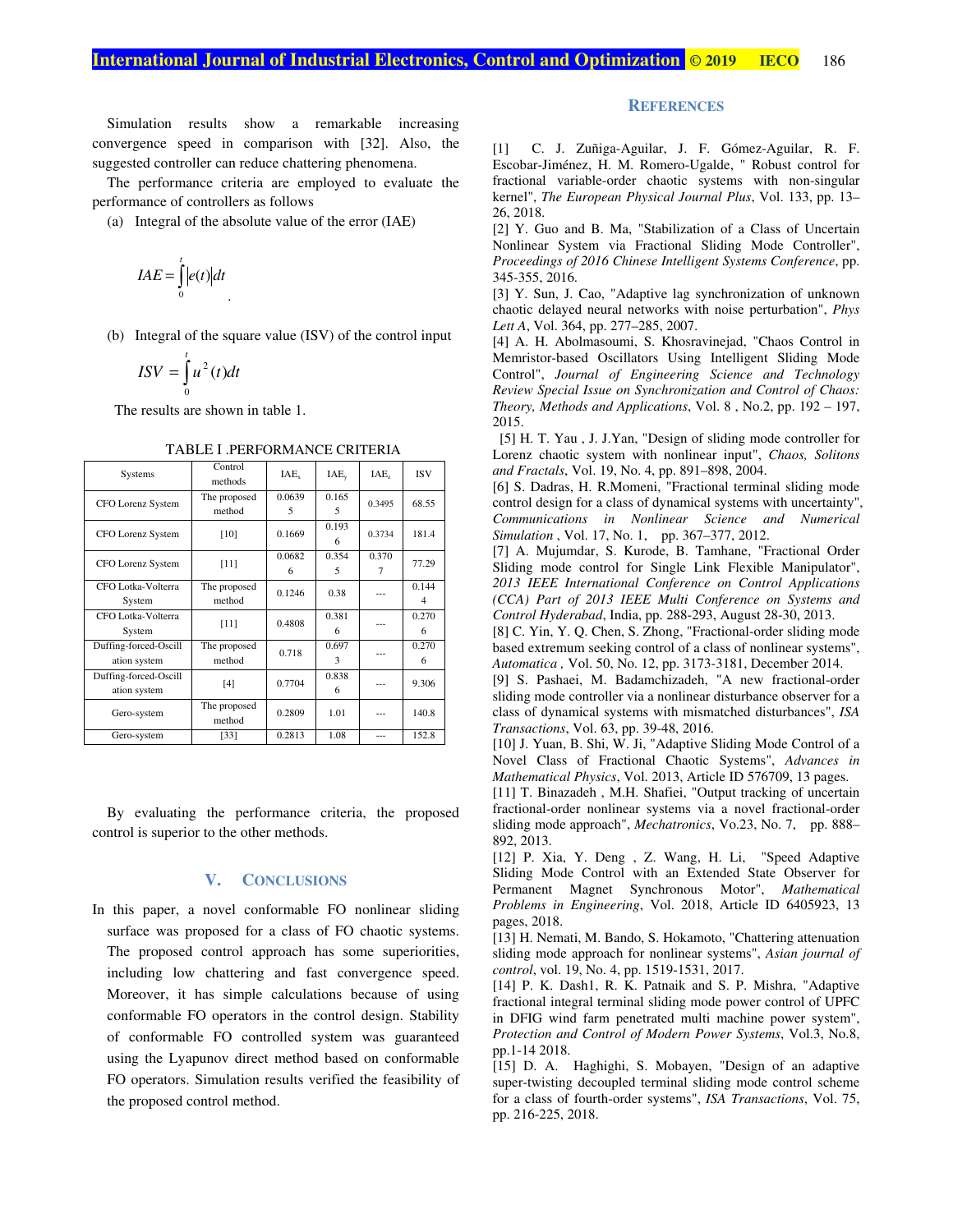## **International Journal of Industrial Electronics, Control and Optimization <mark>© 201</mark>**

[16] D. Valerio, J.J. Trujillo, M. Rivero, , J.A. T. Machado, D. [16] D. Valerio, J.J. Trujillo, M. Rivero, , J.A. T. Machado, D. Baleanu, "Fractional calculus: A survey of useful formulas", *The European Physical Journal Special Topics Journal Physical Special* , Vol. 222, No .8, pp.1827 pp.1827-1846, 2013. pp.1827-1846, 2013.<br>[17] EC.de Oliveira , J.A. Tenreiro Machado, "A Review of

Definitions for Fractional Derivatives and Integral", Mathematical Problems in Engineering, Vol. 2014, Article ID 238459, 6 pages, 2014.

[18] R. Khalil, M. Al Horani, A. Yousef, M. Sababheh, "A new definition of fractional derivative", new definition of *Journal of*  Computational and Applied Mathematics, Vol. 264, pp. 65-70, 2014. Definitions for Fractional Derivatives and Integral",<br> *Mathematical Problems in Engineering*, Vol. 2014, Article ID<br>
238459, 6 pages, 2014.<br>
[18] R. Khalil, M. Al Horani , A. Yousef , M. Sababheh, "A<br>
new definition of fr Iil, M. Al Horani, A. Youse<br>ion of fractional derival<br>*ul and Applied Mathematics*,<br>I, B. B. I. EROGLU, N. Oz<br>on a radial symmetric plate".<br>pp. 819-826, 2017.

heat equation on a radial symmetric plate". *THERMAL SCIENCE* heat equation on a radial symmetric<br>vol. 21, No. 2, pp. 819-826, 2017. [19] D. AVCI, B. B. I. EROGLU, N. Ozdemir, "Conformable heat equation on a radial symmetric plate". *THERMAL SCIENCE*, vol. 21, No. 2, pp. 819-826, 2017.<br>[20] T. Abdeljawad, "On conformable fractional calulus", I, B. B. I. EROGLU, N. Ozdemir, "Conformable

Journal of Computational and Applied Mathematics, Vol. 279, pp. 57 57–66, 2015.

[21] A. Atangana, D. Baleanu, A. Alsaedi, "New properties of conformable derivative", Open Mathematics. Vol. 13, pp.1-10, 2015.

[22] W. S. Chung, "Fractional Newton mechanics with [22] W. S. Chung, "Fractional Newton mechanics with conformable fractional derivative", *Journal of Computational* and Applied Mathematics, Vol. 290, pp. 150-158, 2015.

[23] E. Unal, A. Gokdog<sup>v</sup>an, "Solution of Conformable [23] E. Unal, A. Gokdog an, "Solution of Conformable<br>Fractional Ordinary Differential Equations via Differential Transform Method", 2017. Transform Method", *Optics*, Vol. 128, pp. 264–273, January<br>2017.<br>[24] H. Batarfi, J. Losada, JJ. Nieto, W. Shammakh, Fractional Ordinary Differential Equations via Differential<br>Transform Method", *Optics*, Vol. 128, pp. 264–273, January<br>2017. [24] H. Batarfi, J. Losada, JJ. Nieto, W. Shammakh, *Optics*, Vol. 128, pp. 264 ics, Vol. 290, pp. 150-158, 2015.<br>Gokdog<sup>×</sup>an, "Solution of Conformable<br>Differential Equations via Differential<br>*Optics*, Vol. 128, pp. 264–273, January ational and Applied Mathematics, Vol. 279,<br>
D. Baleanu, A. Alsaedi, "New properties of<br>
tive", *Open Mathematics*. Vol. 13, pp.1–10,<br>
ng, "Fractional Newton mechanics with<br>
onal derivative", *Journal of Computational*<br>
nat

"Three "Three-Point Boundary Value Problems for Conformable Fractional Differential Equations", Journal of Function Spaces, Differential Spaces, Vol.2015, Article ID 706383, 6 pages, 2015. I. Batarfi, J. Losada, JJ. Nieto, W. Shammakh, Point Boundary Value Problems for Conformable<br>nal Differential Equations", Journal of Function Spaces, 15, Article ID 706383, 6 pages, 2015.<br>He, K. Sun, X. Mei1, B. Yan, S. Xu Conformable JJ. Nieto, W. Shammakh,<br>S., Problems for Conformable<br>S., Journal of Function Spaces,<br>Dages, 2015.<br>Yan, S. Xu, "Numerical analysis

[25] S. He, K. Sun, X. Mei1, B. Yan, S. Xu, "Numeric of a fractional fractional-order chaotic system based on conformable fractional fractional-order derivative", Vol. 132, No. 36, 2017. 132, No. 2017.of a fractional-order chaotic system based on conformable<br>fractional-order derivative", *The European Physical Journal Plus*,<br>Vol. 132, No. 36, 2017.<br>[26] V. E. Tarasov, "Fractional Derivative as Fractional Power of Vol.2015, Article ID 706383, 6 pages, 2015.<br>[25] S. He, K. Sun, X. Mei1, B. Yan, S. Xu, "Numerical analysis of a fractional-order chaotic system based on conformable

Derivative", International Journal of Mathematics, Vol. 18, pp. 281 281-299, 2007.

[27]Y. Li, YQ. Chen, I. Podlubny, "Mittag\_Leffler stability of fractional order nonlinear dynamic systems", 45, No. 8, pp. 1965-1969, 2009. Li , YQ. Chen, I. Podlubny, "Mittag\_Leffler stability of all order nonlinear dynamic systems", *Automatica*, Vol. 8, pp. 1965-1969, 2009.<br>Li, Y. Q. Chen, I. Podlubny, "Stability of fractional-order ar dynamic systems: Lyap Chen, I. Podlubny, "Mittag\_Leffler nonlinear dynamic systems", Autom<br>1965-1969, 2009. systems", *Automatica* , Vol.

[28] Y. Li, Y. Q. Chen, I. Podlubny, "Stabilit nonlinear dynamic systems: Lyapunov direct method and nonlinear dynamic and generalized Mittag\_Leffler stability", *Computers and*  [28] Y. Li, Y. Q. Chen, I. Podlubny, "Stability of fractional-order nonlinear dynamic systems: Lyapunov direct method and generalized Mittag\_Leffler stability", *Computers and Mathematics with Applications*, Vol. 59, No. 5 2010. 45, No. 8, pp. 1965-1969, 2009.<br>[28] Y. Li, Y. Q. Chen, I. Podlubny, "Stability of fractional-order Mathematics with Applications, Vol. 59, No. 5, pp. 1810-1821, 2010.<br>2010.<br>[29] H. Rezazadeh, H. Aminikhah, A.H. Refahi SheikhaniJi,

[29] H. Rezazadeh, H. Aminikhah, A.H. Refahi SheikhaniJi, Aminikhah, Fractional Systems", "Stability Analysis of Conformable Fractional Systems", *Iranian Journal of Numerical Analysis and Optimization, Vol. 7,* No. 1, pp 13-32, 2017. [29] H. Rezazadeh, H. Aminikhah, A.H. Refahi SheikhaniJi, "Stability Analysis of Conformable Fractional Systems", *Iranian Journal of Numerical Analysis and Optimization*, Vol. 7, No. 1, pp 13-32, 2017.<br>[30] S. Haghighatni

Fractional Order Sliding Mode Controller for Chaos of Atomic Force Microscope System *Electrical and Electronic Engineering (IJEEE) Engineering (IJEEE)*, to be published. [31] M. R. Faieghi, H. Delavari, D. Baleanu, "A note on stability of sliding mode dynamics in suppression of fractional-order chaotic systems", Computers and Mathematics with Applications, Vol. 66, No. 5, pp. 832-837, 2013. Fractional Order Sliding Mode Controller for Chaos Suppression<br>of Atomic Force Microscope System", Iranian Journal of<br>Electrical and Electronic Engineering (IJEEE), to be published.<br>[31] M. R. Faieghi, H. Delavari , D. Bal M. R. Faieghi, H. Delavari, D. Bala<br>ity of sliding mode dynamics in<br>onal-order chaotic systems", *Computers*<br>Applications, Vol. 66, No. 5, pp. 832–837, | S. Haghighatnia, H. Toossian Shandiz,<br>| stional Order Sliding Mode Controller for Chaos<br>| Atomic Force Microscope System", Iranian of sliding mode dynamics in suppression of Mode Controller for Chaos Suppression [16] D. Valerio, J.J. Trujinlo, M. Rivero, J.A. T. Machado, D. H. Order J.<br>Balema, "Fractional calculus: A survey of useful formulas", The mediatory<br>early and Special Journal Special Topics, Vol. 222, No 8, Baryo (Film Ec derivation of fractional derivative", Journal of Nicolas Structure Control (of the Control of the Control of the Control of the Control of the Control of the Control of the Control of the Control of the Control of the Con

[32] S. Shoja Majidabad, H. Toosian Shandiz, A. Hajizadehb, H. Tohidi, "Robust Block Control of Fractional Nonlinear Sliding Mode Tech niques *CEAI*, Vol.17, No.1 pp. 31-40, 2015. [32] S. Shoja Majidabad, H. Toosian Sh<br>Tohidi, "Robust Block Control of Fract<br>Nonlinear Sliding Mode Techniques ",<br>31-40, 2015. "Robust Block Control of Fractional-order Systems via



**Sara Haghighatnia** has received the Bsc degree in electrical engineering Sadjad University of Technology, Mashhad, Iran 2009, the MSc degree in Control engineering from Islamic Azad University, Mashhad, 2012. She is now a PhD student in Shahrood University of Technology Shahrood, Iran. Her fields of research are the Optimization, Nonlinear control degree in electrical engineering Sadjad<br>University of Technology, Mashhad, Iran<br>2009, the MSc degree in Control<br>engineering from Islamic Azad University,<br>Mashhad, 2012. She is now a PhD student<br>in Shahrood University of Te ectrical engineering Sadjad<br>Technology, Mashhad, Iran<br>MSc degree in Control<br>om Islamic Azad University,<br>2. She is now a PhD student<br>University of Technology<br>n. Her fields of research are<br>ation, Nonlinear control University of Technology, Mashhad, Iran<br>2009, the MSc degree in Control<br>engineering from Islamic Azad University,<br>Mashhad, 2012. She is now a PhD student<br>in Shahrood University of Technology<br>Shahrood, Iran. Her fields of r

strategies, Variable structure control and Fractional



Heydar Toossian Shandiz has received Bsc and Msc degree in E Engineering from Ferdowsi Mashad University in IRAN. He has graduated PhD in instrumentation from UMIST, Manchester UK in in associate professor in Ferdowsi University associate professor in Ferdowsi University<br>of Mashhad, IRAN. His fields of research are fractional control, identification Bsc and Msc degree in Electrical<br>Engineering from Ferdowsi Mashad<br>University in IRAN. He has graduated<br>PhD in instrumentation from UMIST, ngineering from Ferdowsi Mashad<br>
inversity in IRAN. He has graduated<br>
hD in instrumentation from UMIST,<br>
Ianchester UK in 2000. He has been

systems, adaptive control, Image and signal processing, neural networks and Fuzzy systems. networks and Fuzzy systems.



**Alireza Alfi Alireza Alfi** has received his B.Sc. degree from Ferdowsi University of Mashhad, Mashhad, Iran, in 2000, and his M.Sc. and Ph.D. degrees from Iran University of Technology, Tehran, Iran, in 2002 and 2007, all in Electrical Engineering. He joined Shahrood degree from Ferdowsi University of Mashhad, Mashhad, Iran, in 2000, and<br>his M.Sc. and Ph.D. degrees from Iran<br>University of Technology, Tehran, Iran,<br>in 2002 and 2007, all in Electrical<br>Engineering. He joined Shahrood,<br>Uni Iran in 2008, where he is currently an **Example 12008 Example 12019 ECO Examplement** is degree in electrical engineering from Islamic Azad University of Technology, Mashhad, 2012. She is now a PhD studing Mashhad, 2012. She is now a PhD studing the Optimi From 1877<br>
Sara Haghighatnia has received the Bsc<br>
degree in electrical engineering Sadjad<br>
University of Technology, Mashhad, 2012. She is now a PhD student<br>
in Shahrood University of Technology<br>
in Shahrood University of of Mashhad, IRAN. His fields<br>are fractional control, id<br>trol, Image and signal process<br>ystems.<br>**Alireza Alfi** has received<br>degree from Ferdowsi Un<br>Mashhad, Mashhad, Iran, in<br>his M.Sc. and Ph.D. degrees<br>University of Techno

Assistant Professor of Electrical Engineering. His research interests include control theory, fractional order control, time delay systems, and optimization. Assistant Professor of Electrical Engineering. His research interests include control theory, fractional order control, time delay systems, and optimization.